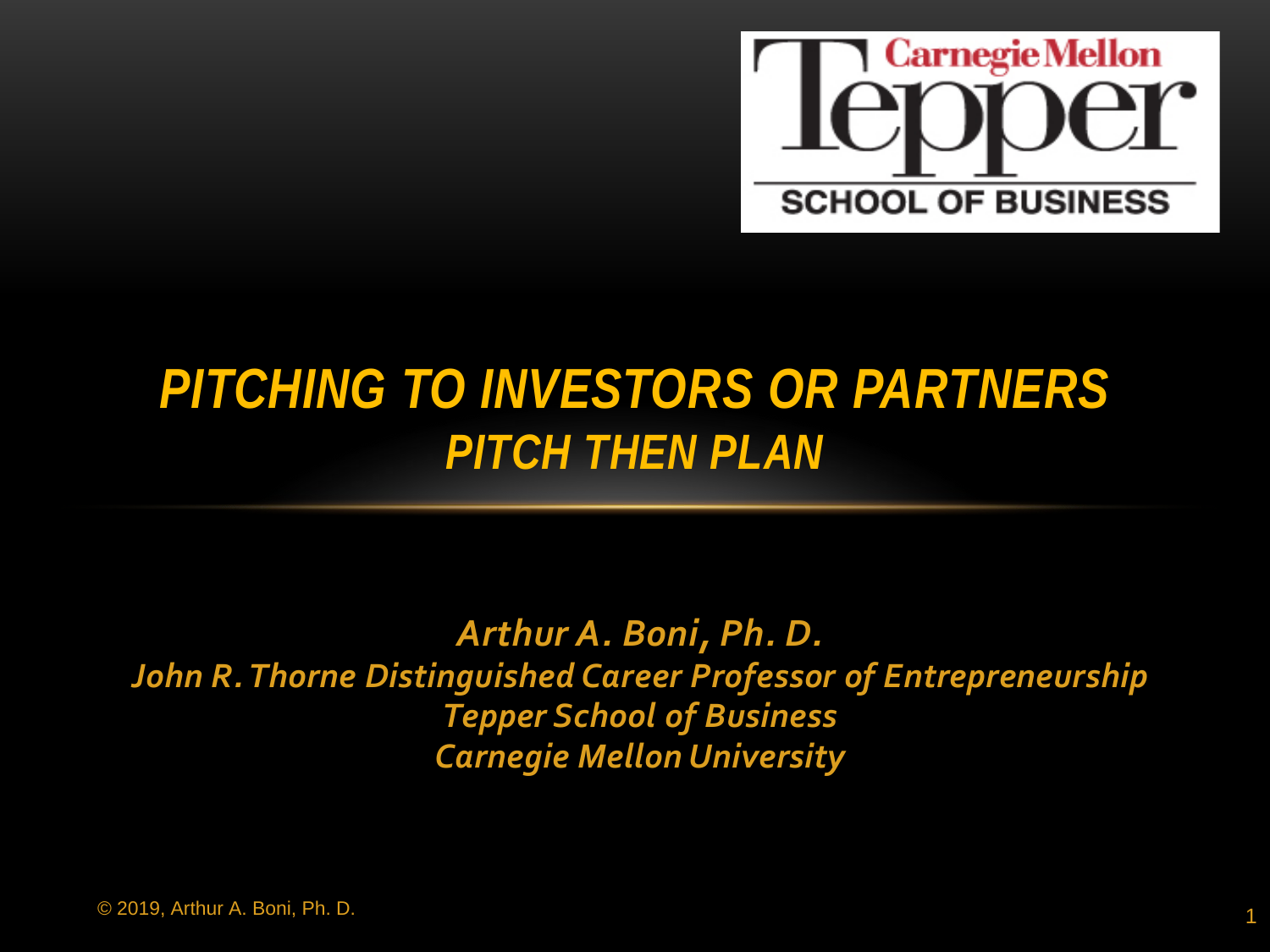#### *QUOTE*

- "You never get a second chance to make a first impression"
- Regis McKenna
	- Famous for marketing and promoting tech (Apple, Intel) and biotech (Genentech) in Silicon Valley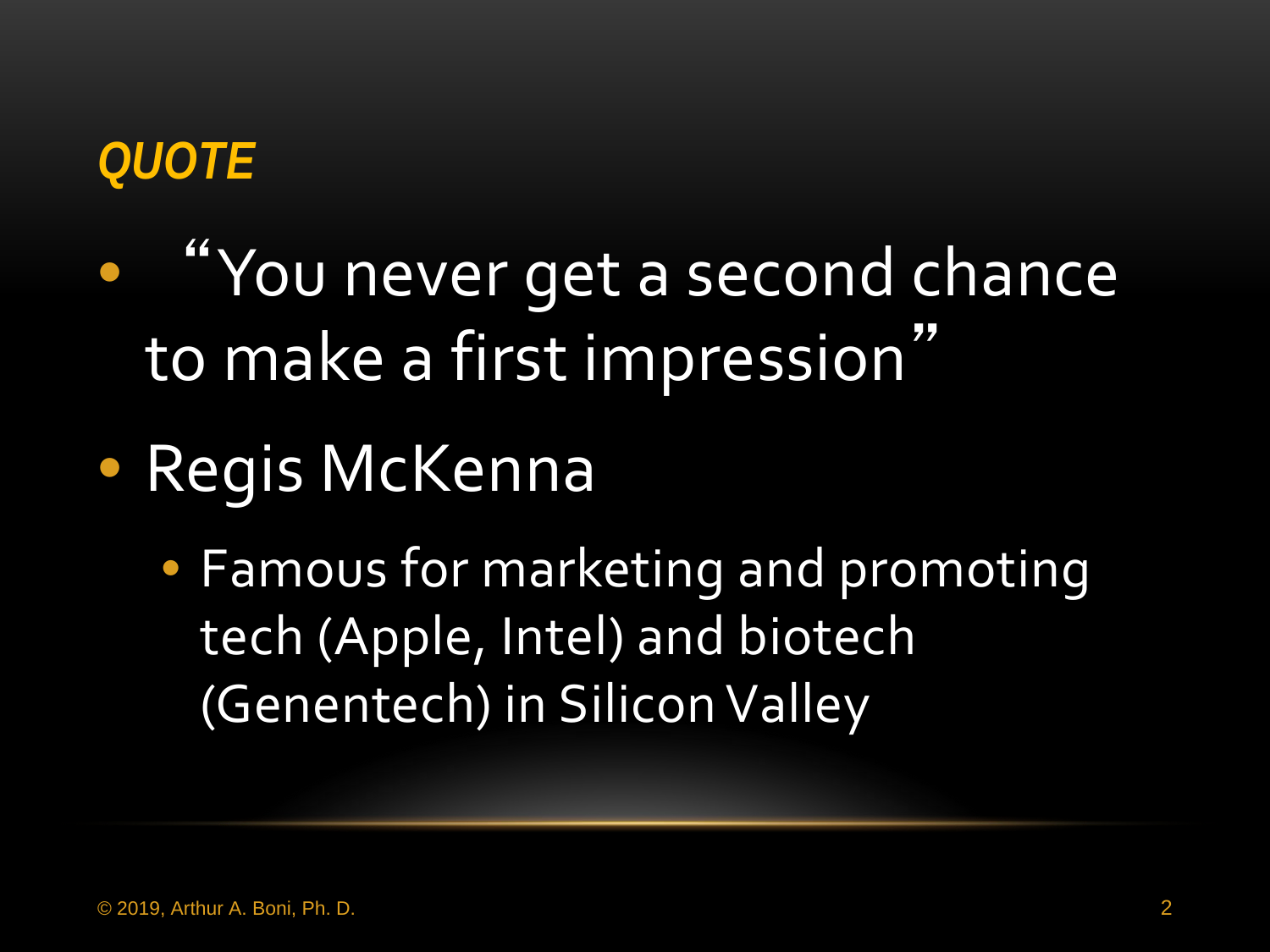# *START WITH THE ELEVATOR PITCH*

- Get attention in first "10 to 20 seconds" highlight what you do, why it's **important,** and why current solutions are **not satisfying** the identified need
- In the next "minute", give a top-level summary:
	- The opportunity it's big and unsolved
	- Your solution its uniqueness and your competitive advantage
	- Who is the customer and why do they care –<br>what value do you create?
	- How you are going to make money?
	- Why this team/company, and Why now?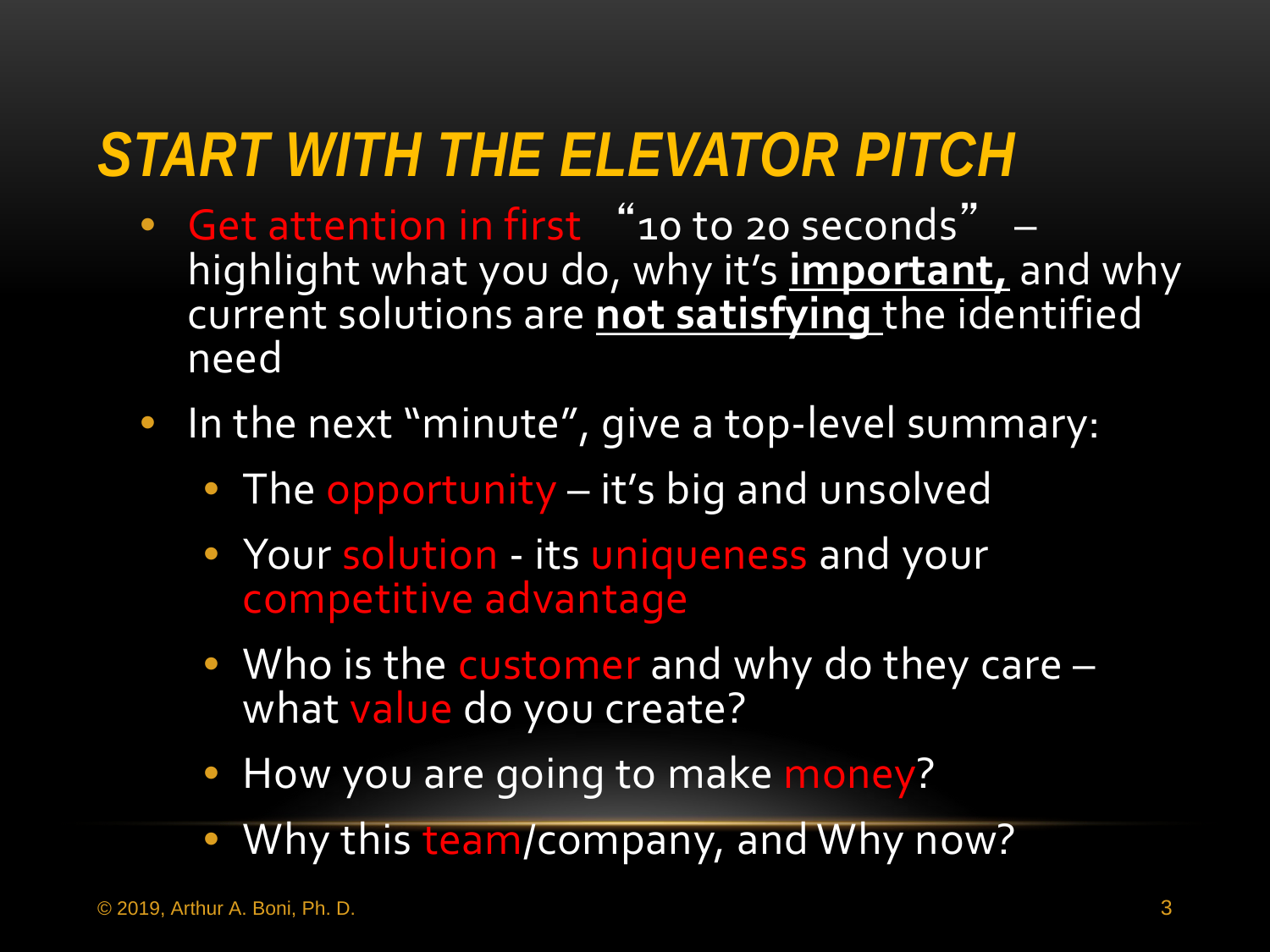# *POSITIONING STATEMENT*

© 2019, Arthur A. Boni, Ph. D.

**Market Definition Job, executor, context**

**Solution**

**Value/Compelling reason to buy**

**Competitive position**

**Differentiation**

- *For (target customer)*
- *Who (statement of need or opportunity)*
- *The (product name) is a (product category)*

- *That (statement of key benefit – compelling reason to buy)*
- *Unlike (state our primary competitive advantage)*
- *Our product (statement of primary differentiation)*

Primary Benefit/Advantage

**Differentiator** 

Attribute needed by category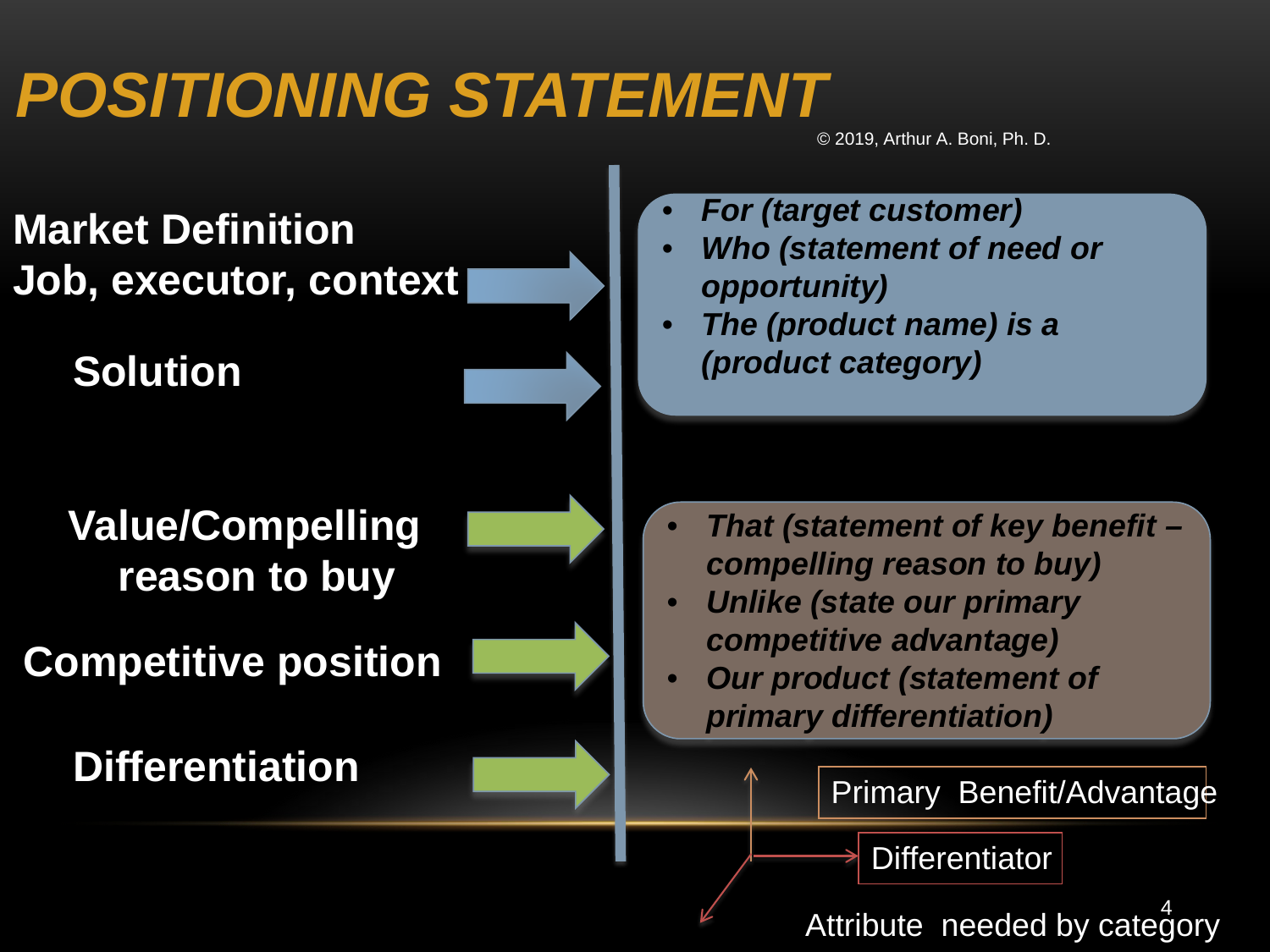

#### **Anatomy of a Pitch**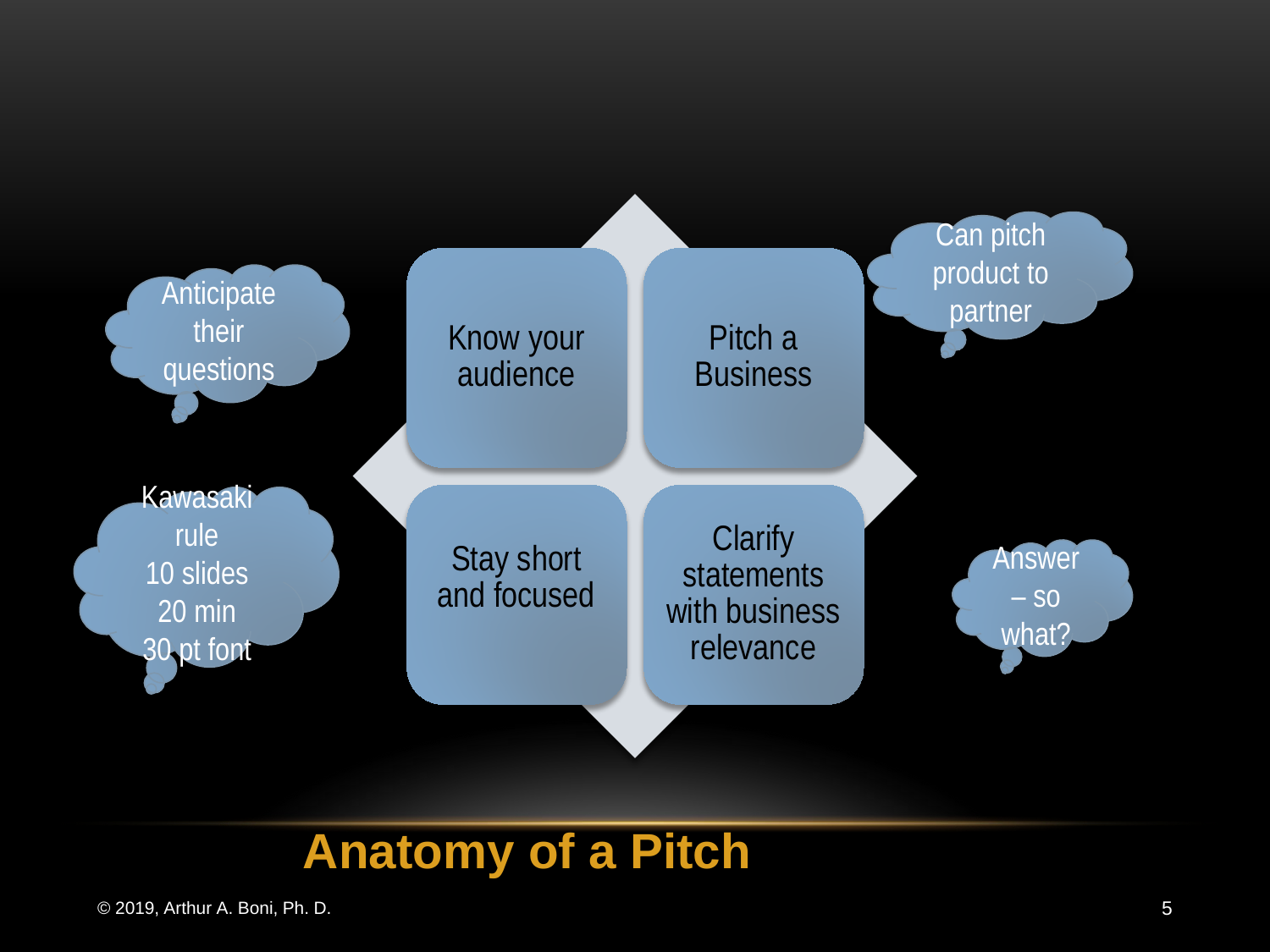#### *10, 20 30 rule of Guy Kawasaki Ref. "The Art of the Start"*



#### *The Ten Necessary Topics*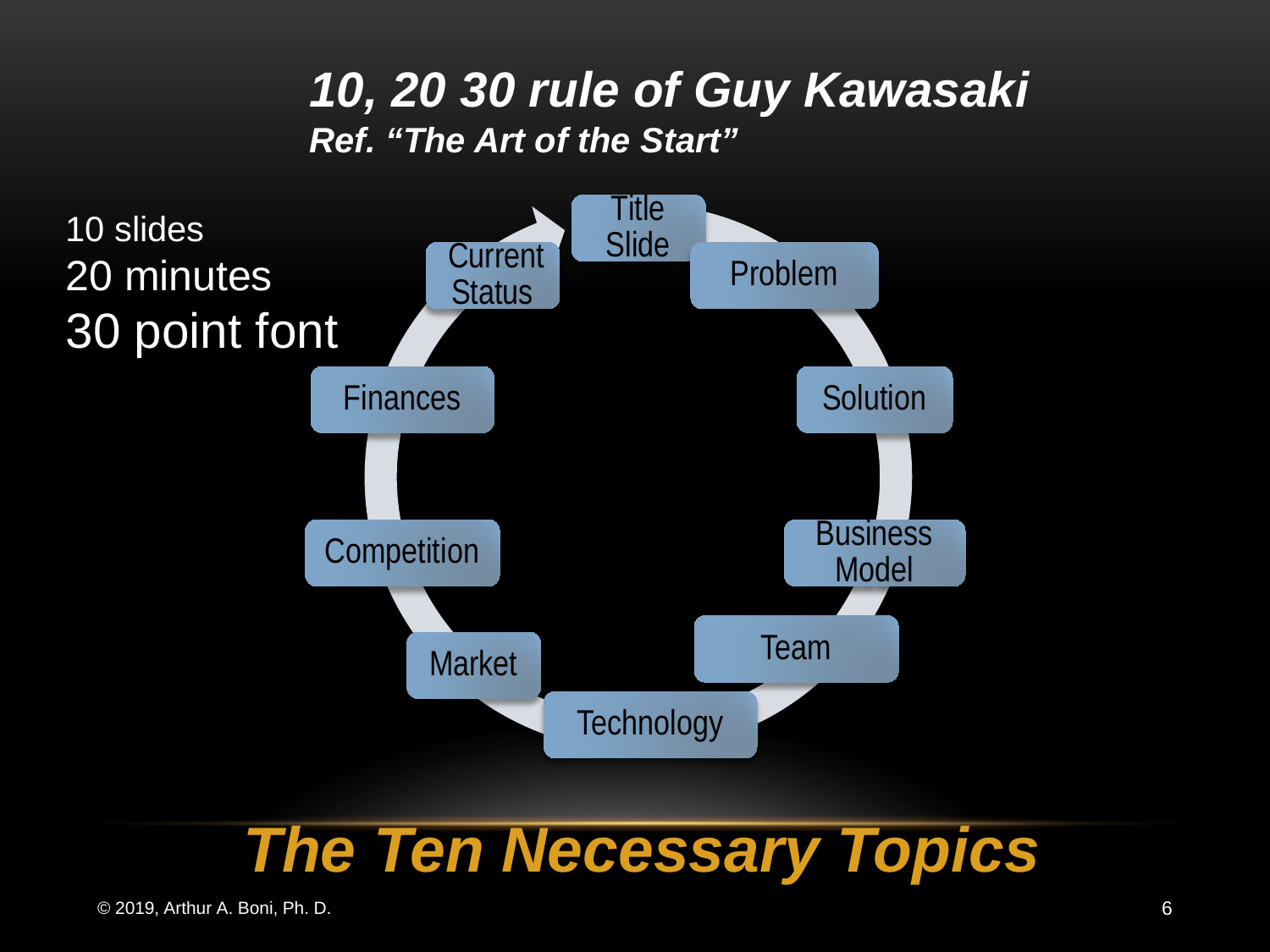# *PITCH THEN PLAN*

- Work up your Pitch
	- Then rework it with practice to multiple audiences
	- Then write your executive summary
	- Then write your business plan
- Plans don't sell opportunities, people do (via a Pitch)
	- But plans show that you understand how your business works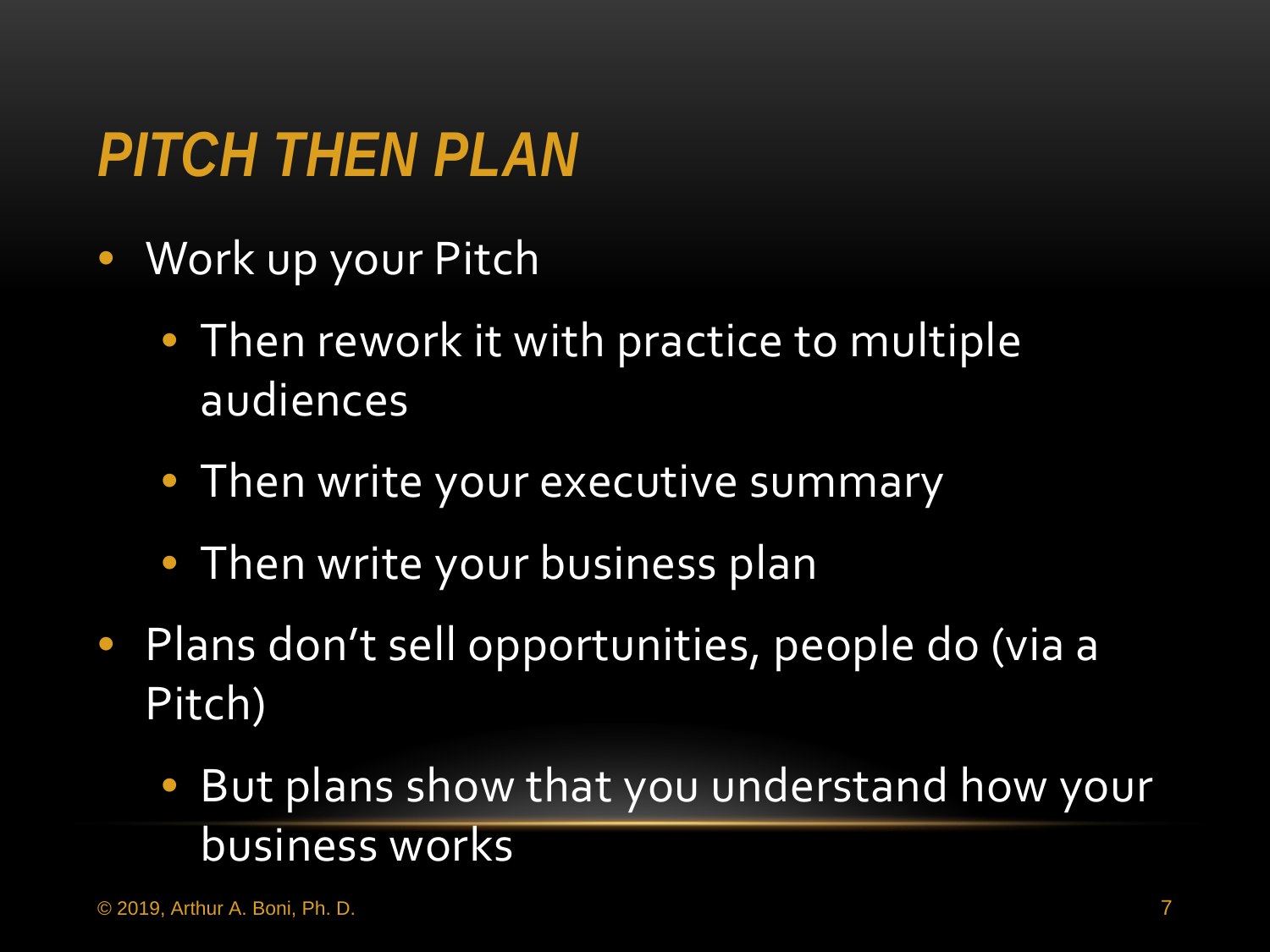

#### *Building Blocks for a Winning Business*

© 2019, Arthur A. Boni, Ph. D. 8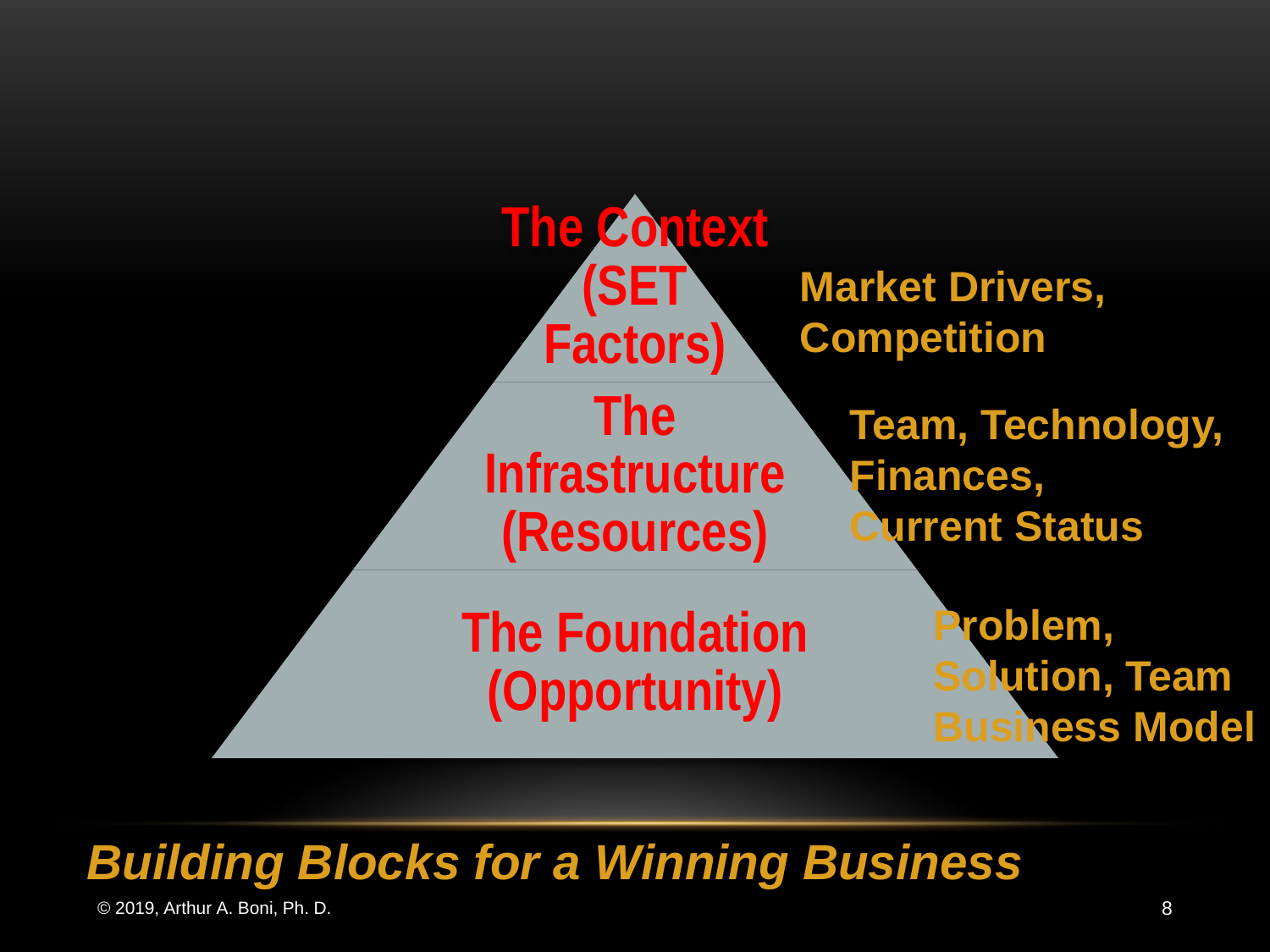# *TITLE*

- Organization name, address, title, contact information
- Give your elevator pitch get their attention
	- Use persona to highlight the need tell the story
	- State your current funding/need (follow on or not) and what you will accomplish with this tranche – what next value inflection point will you reach?
	- Strength of the team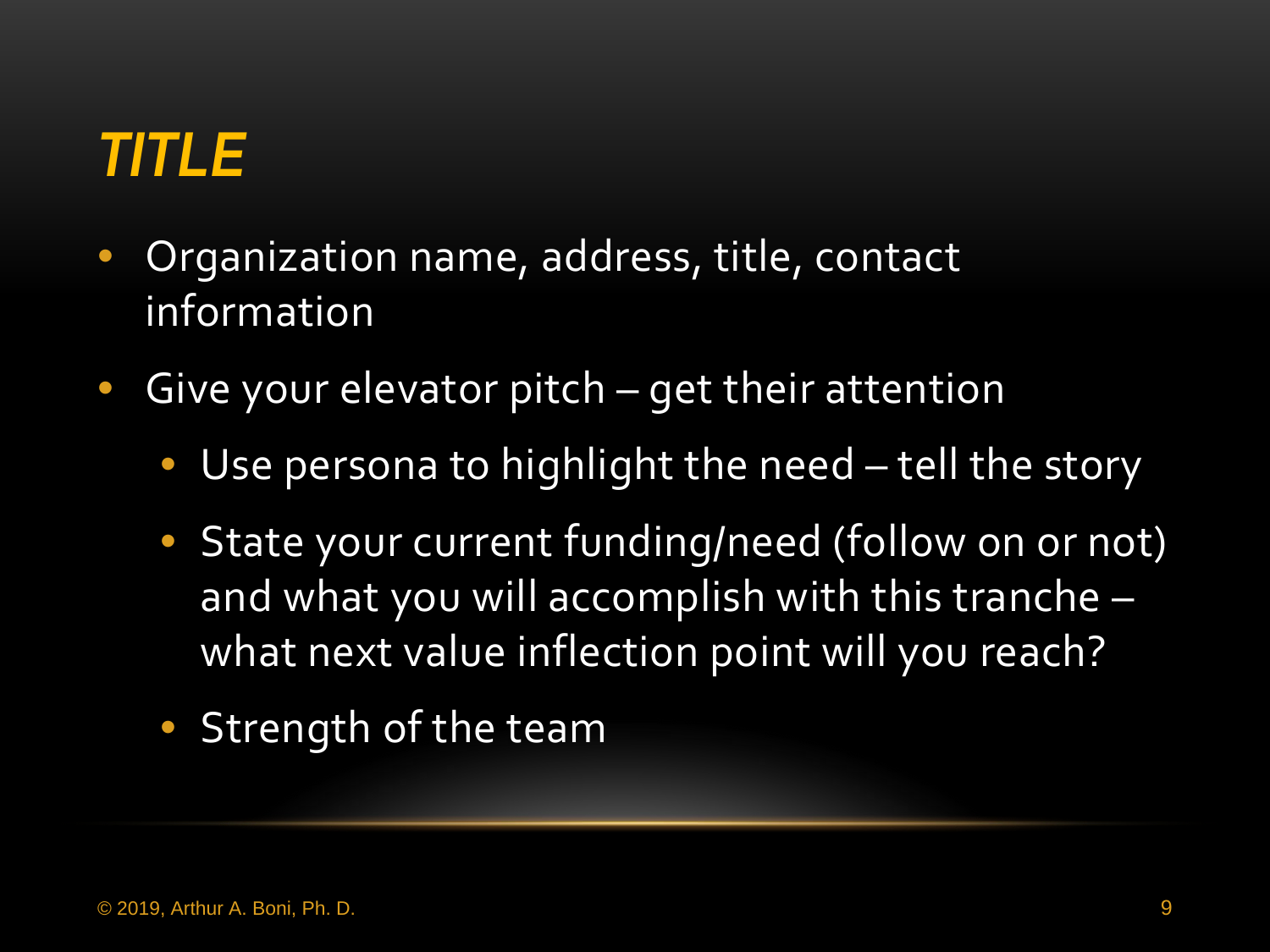#### *PROBLEM – CLEAR & COMPELLING*

• What market need is addressed customer "pain" you are taking away?

• How it is addressed today

- What gaps exist
- Identify the customers with this need
- The problem is big, growing, real and not being well served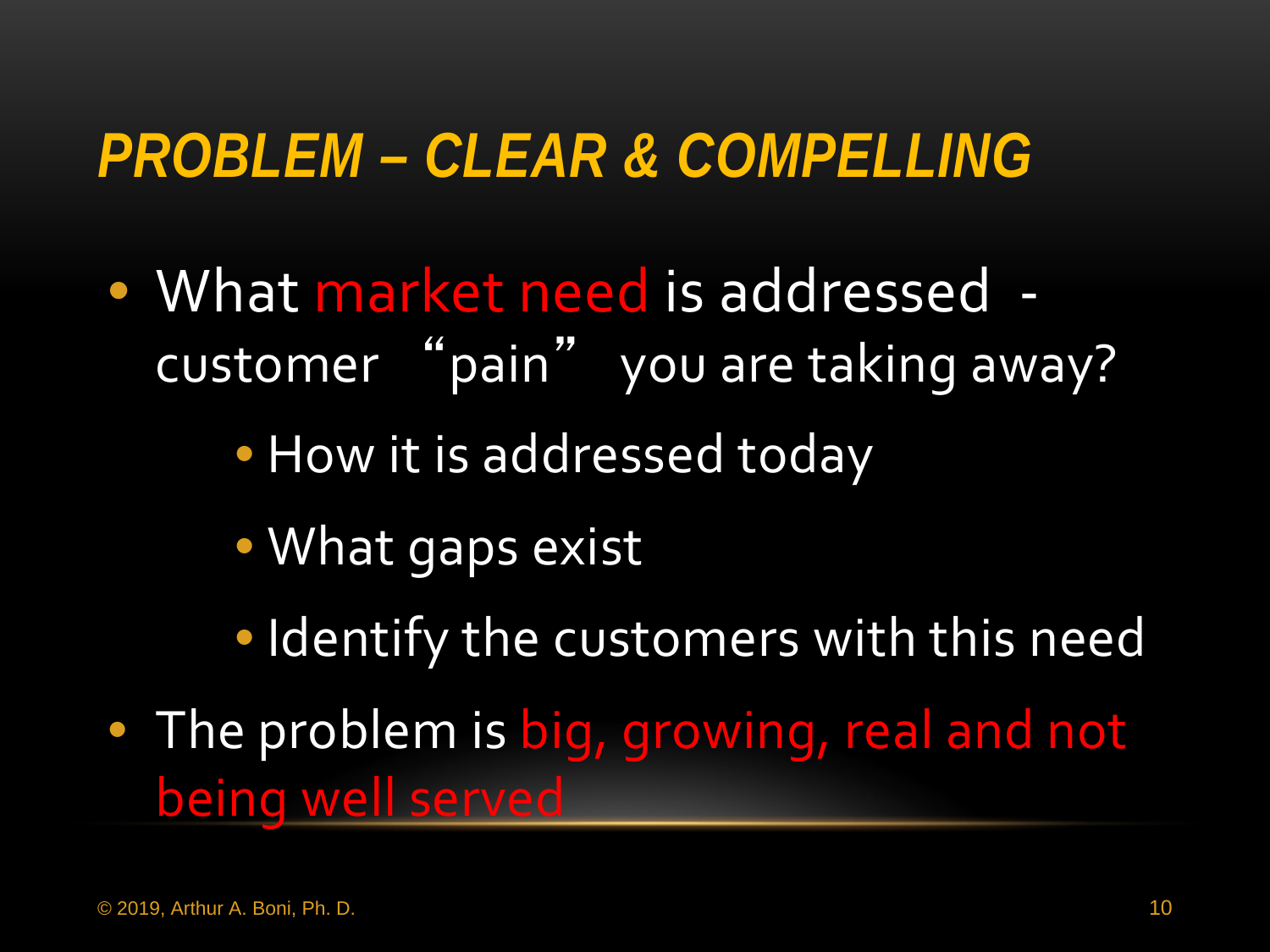# *SOLUTION*

- Explain your product/service offering
	- How does it work?
	- Evidence that it does work (outcomes)
- Discuss the uniqueness and the value being created (be specific)
	- "3 to 10x" value or "3 to 10x" lower price"
- What is the long-term opportunity?
	- *(partner, what are the synergies?)*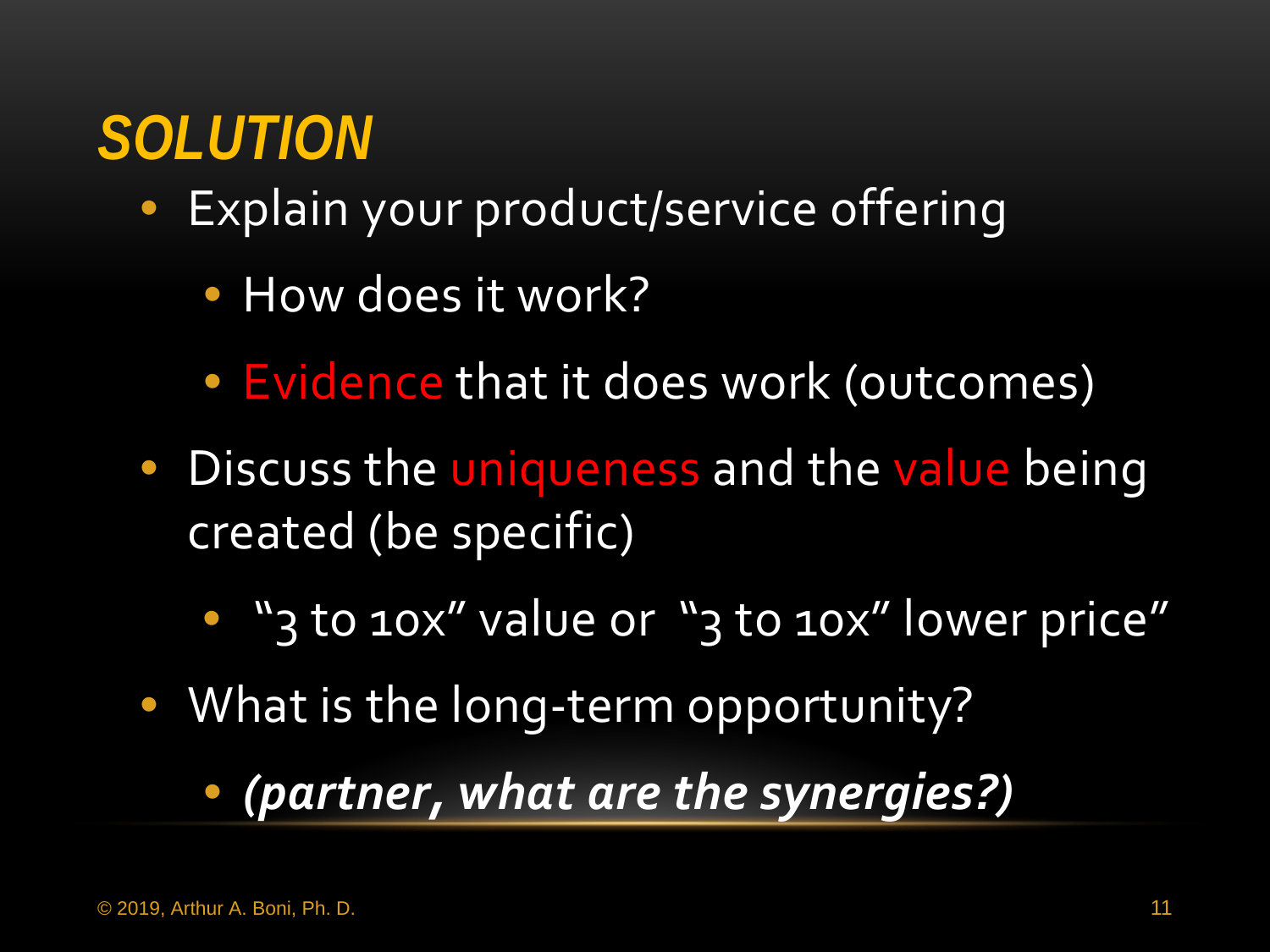# *BUSINESS MODEL (EVOLVING)*

- Who are your customers? How many?
	- Unique Value proposition
- How do you provide the channels/communications to customers? *Partner? (how does it work?)*
- Organizational design
	- Where do you sit in the value chain?
- How do you make money (revenue model and margins)?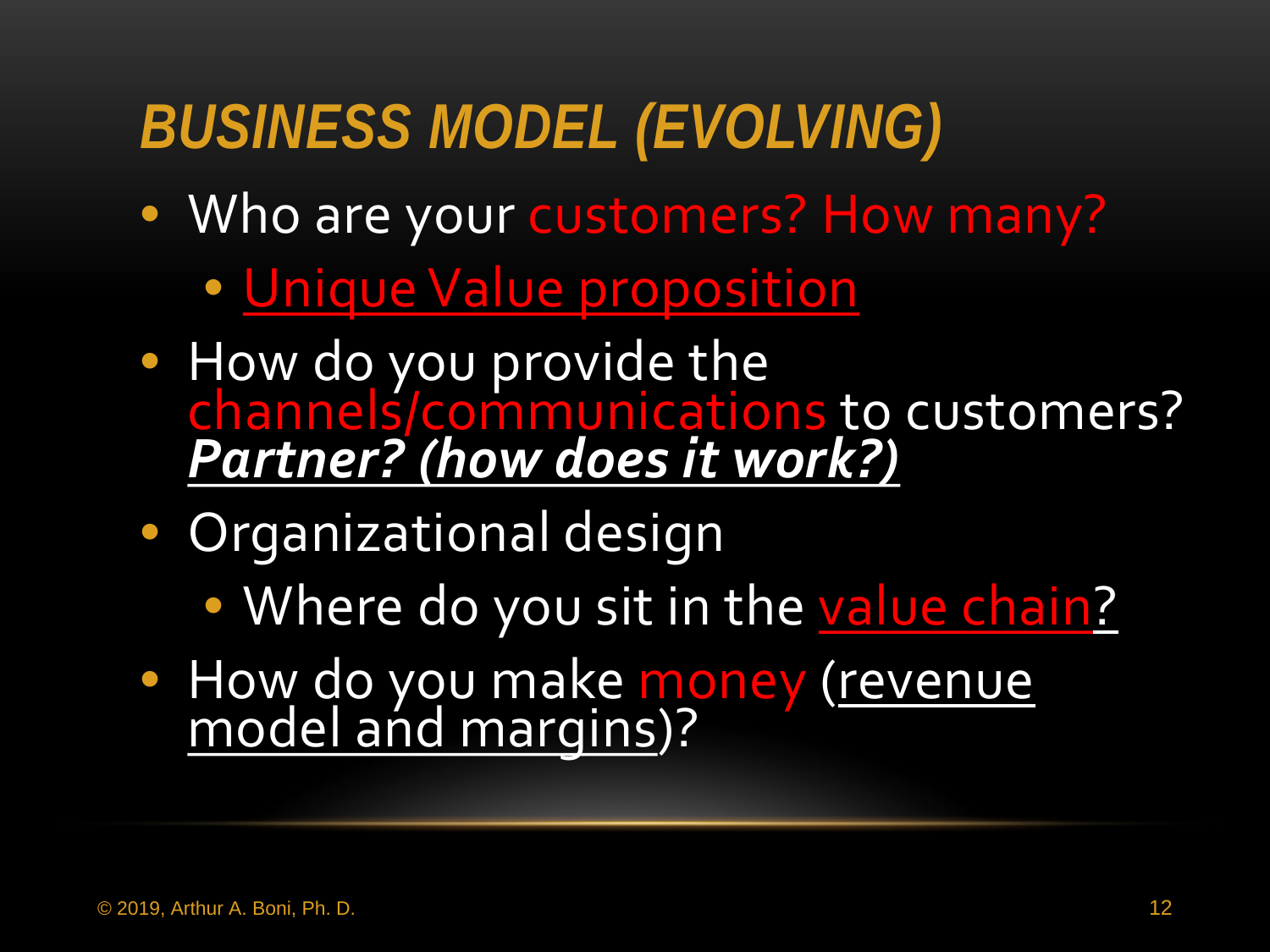# *TECHNOLOGY*

- Explain the secret sauce or underlying magic (IN SIMPLE TERMS)
	- Partners want deeper dive than VCs in pitch
	- Due Diligence will include (in-depth) technology/IP discussions
- Why is it unique, differentiable, and sustainable?
	- How is it protected?
	- Current status of IP
- Current status of the technology development and demo results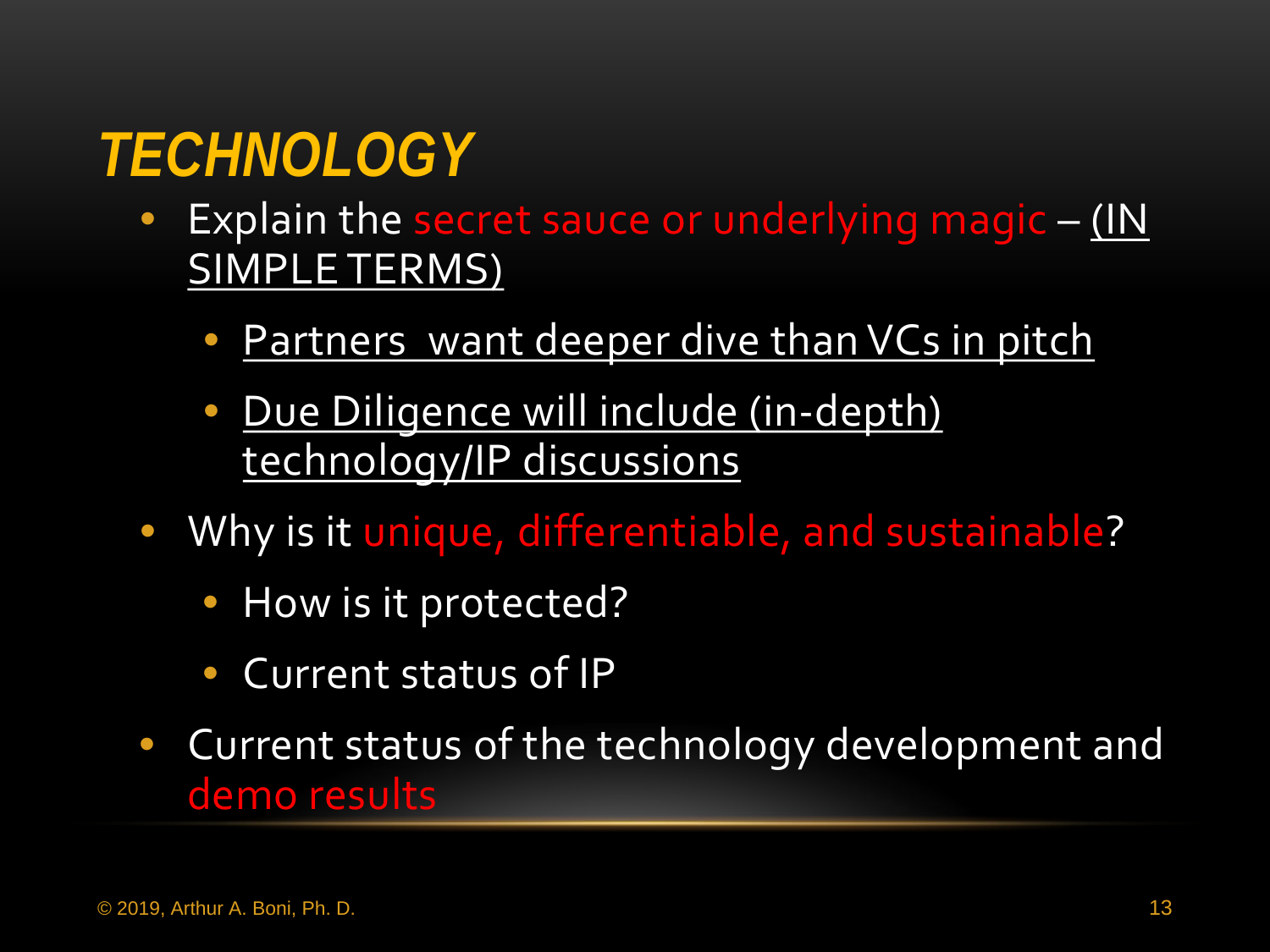#### *MARKETING AND SALES*

- Market: size, growth
	- Patient profile, incidence, treatment methods
- What are your market segments?
	- Market entry target segment and why
	- What are your market share goals?
	- What will drive adoption? Barriers?
- How do you acquire your customers, convince<br>them to buy, and retain them?
	- How much does it cost? How long?
	- For biotech, what are the Reimbursement & Regulatory issues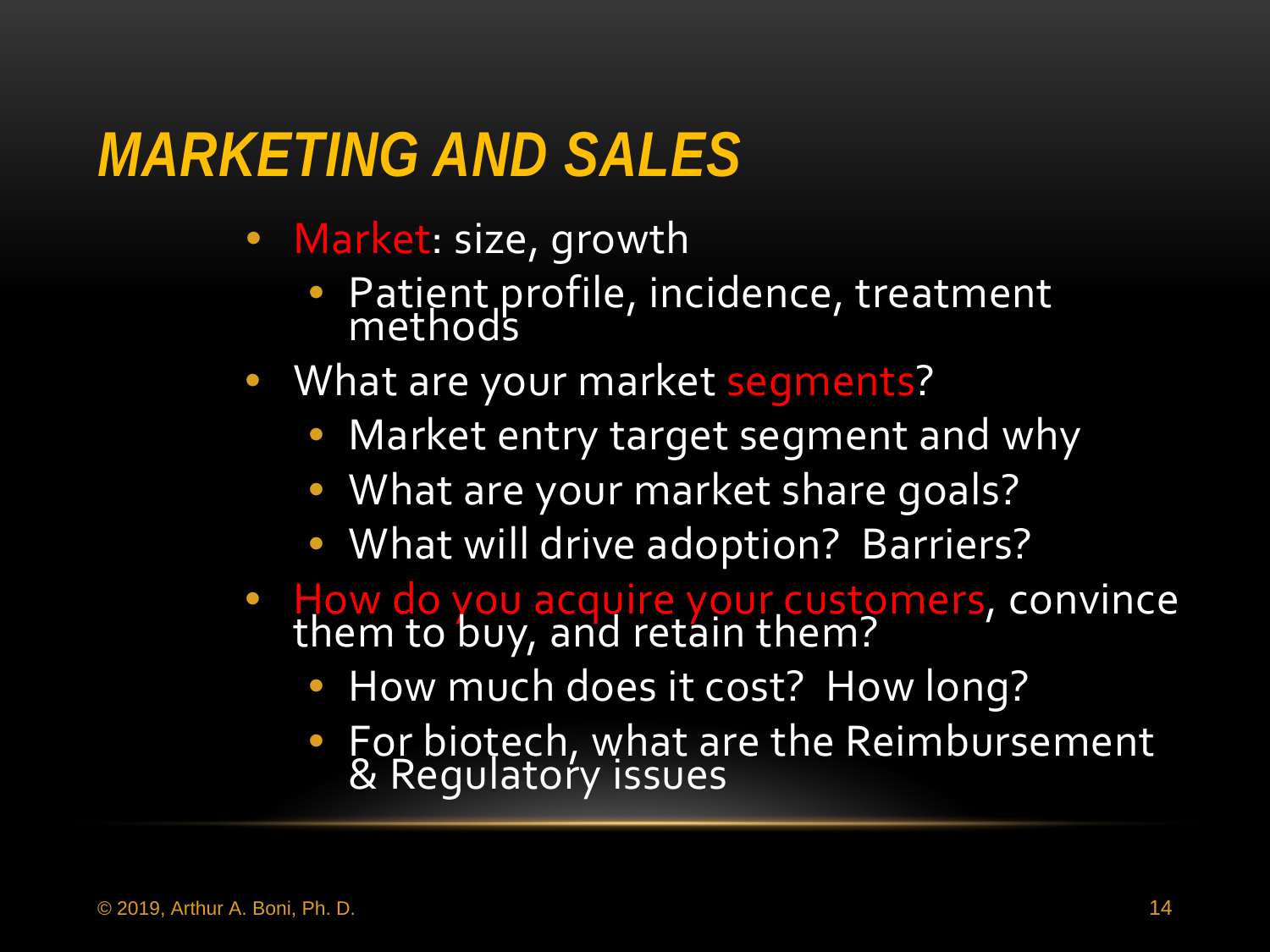## *COMPETITION*

- Overview competitive landscape current players, potential new entrants with competing technologies, alternatives.
	- How to position vs. competition?
	- Note barriers to entry
	- How will the competition respond to your entry and growth?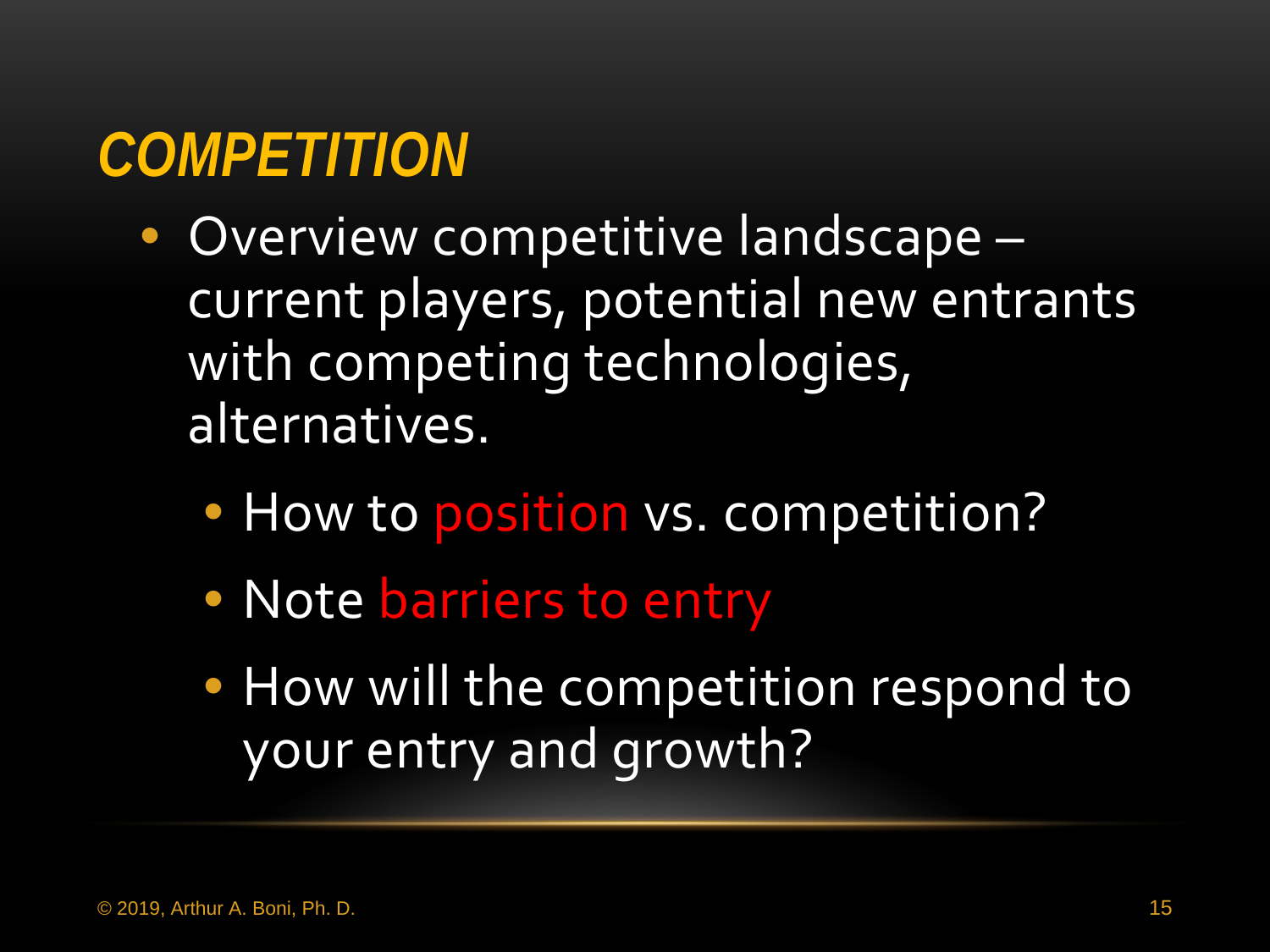#### *MANAGEMENT TEAM*

- List your team, their relevant experience and expertise
	- board
	- · advisors
	- current investors if any
- Recognize the gaps in your team and talk about how they will be filled!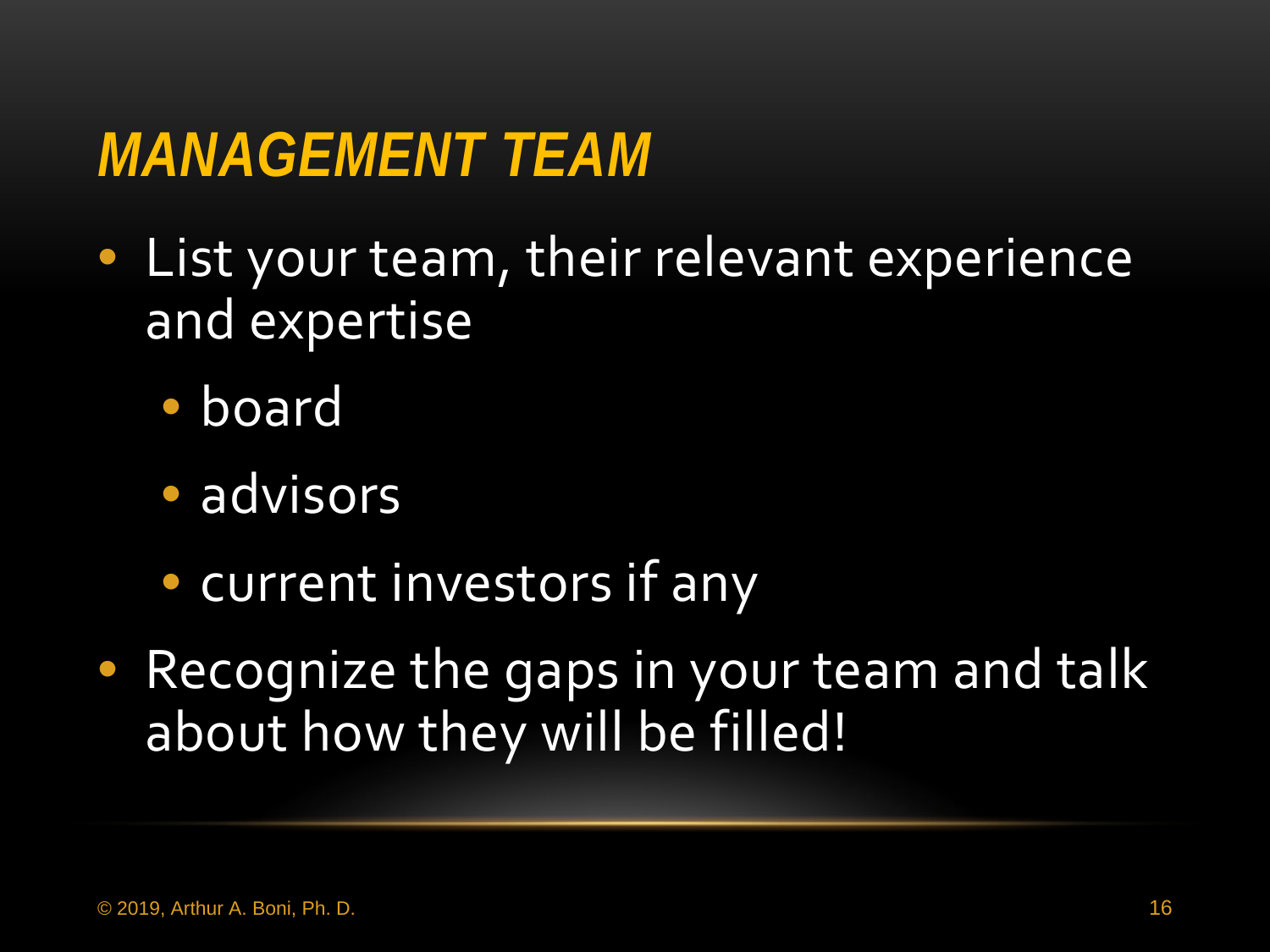# *FINANCIAL PROJECTIONS*

- **Pro Forma Projections to demonstrate** how the business works and sensitivities
	- P&L (revenues, costs, margins)
	- Cash Flow (burn rate, breakeven, profit)
	- **In Backup** 
		- **Balance Sheet**
		- Dollars, key metrics (customers, products sold, \$ of revenue for key cost elements)
		- Bottoms up forecasts !
		- Key assumptions, e. g. sales cycles, seasonality, etc.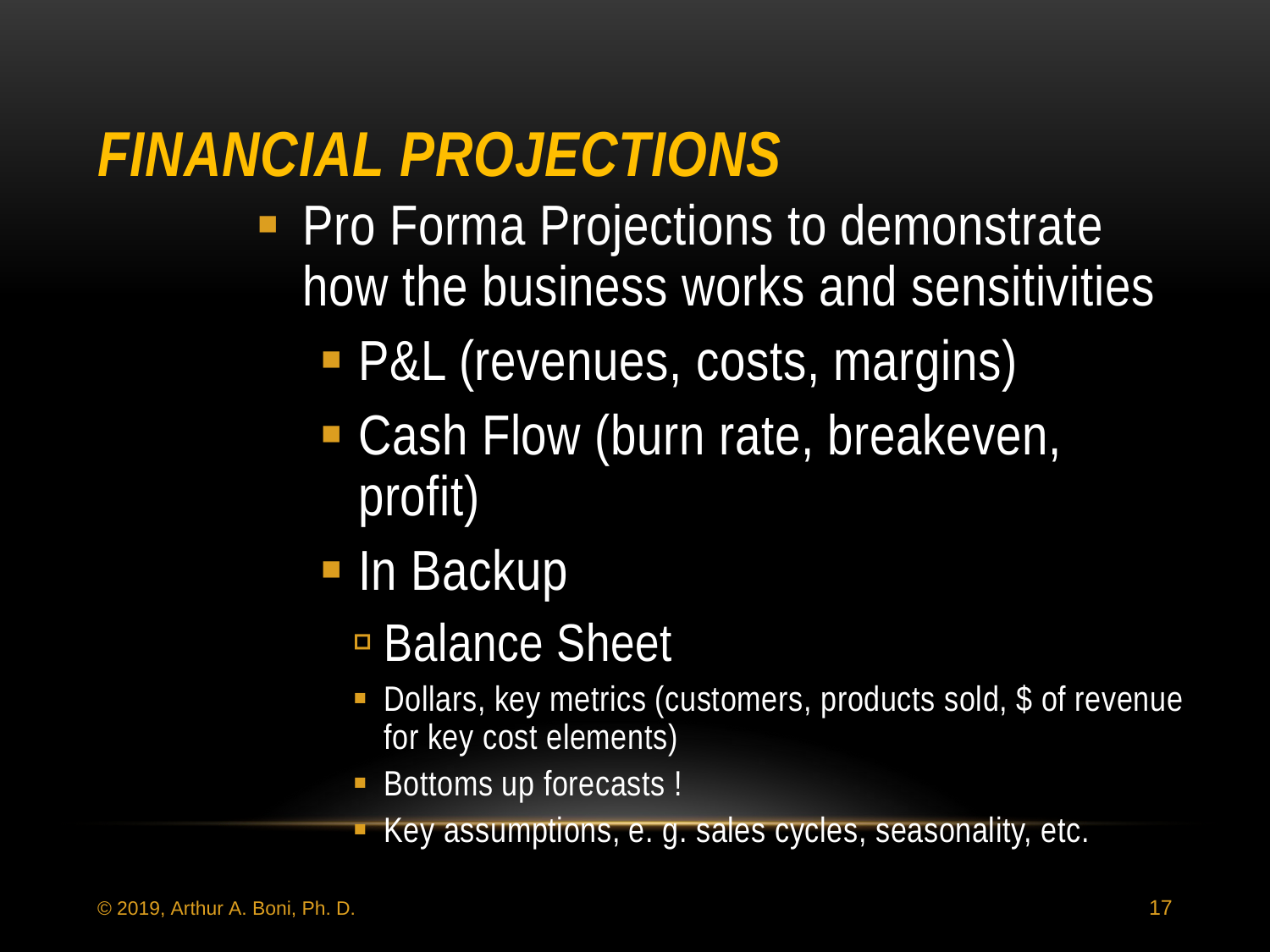# *CURRENT STATUS*

- Key milestones met to date
- Future tasks and milestones development, IP, clinical, team, etc.)
- Financing needed and uses
	- Highlight value creation and risk reduction
- $\bullet$  (Exit strategy)  $\rightarrow$  how do they get their money back, when and anticipated IRR?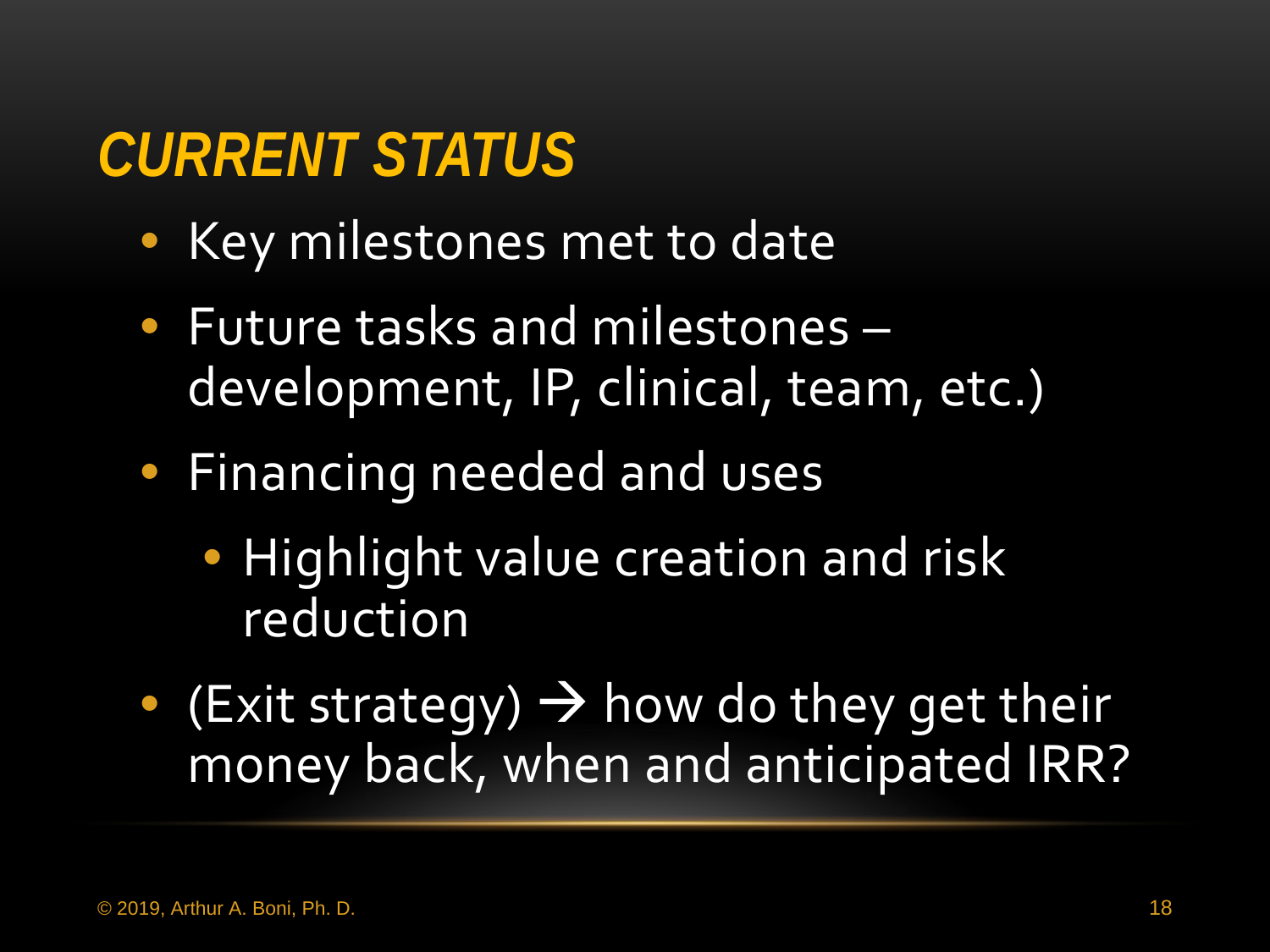### *NEXT STEPS*

- End with a set of next steps
	- Site visit/demo
	- List of references for due diligence
	- MOU/Term Sheet